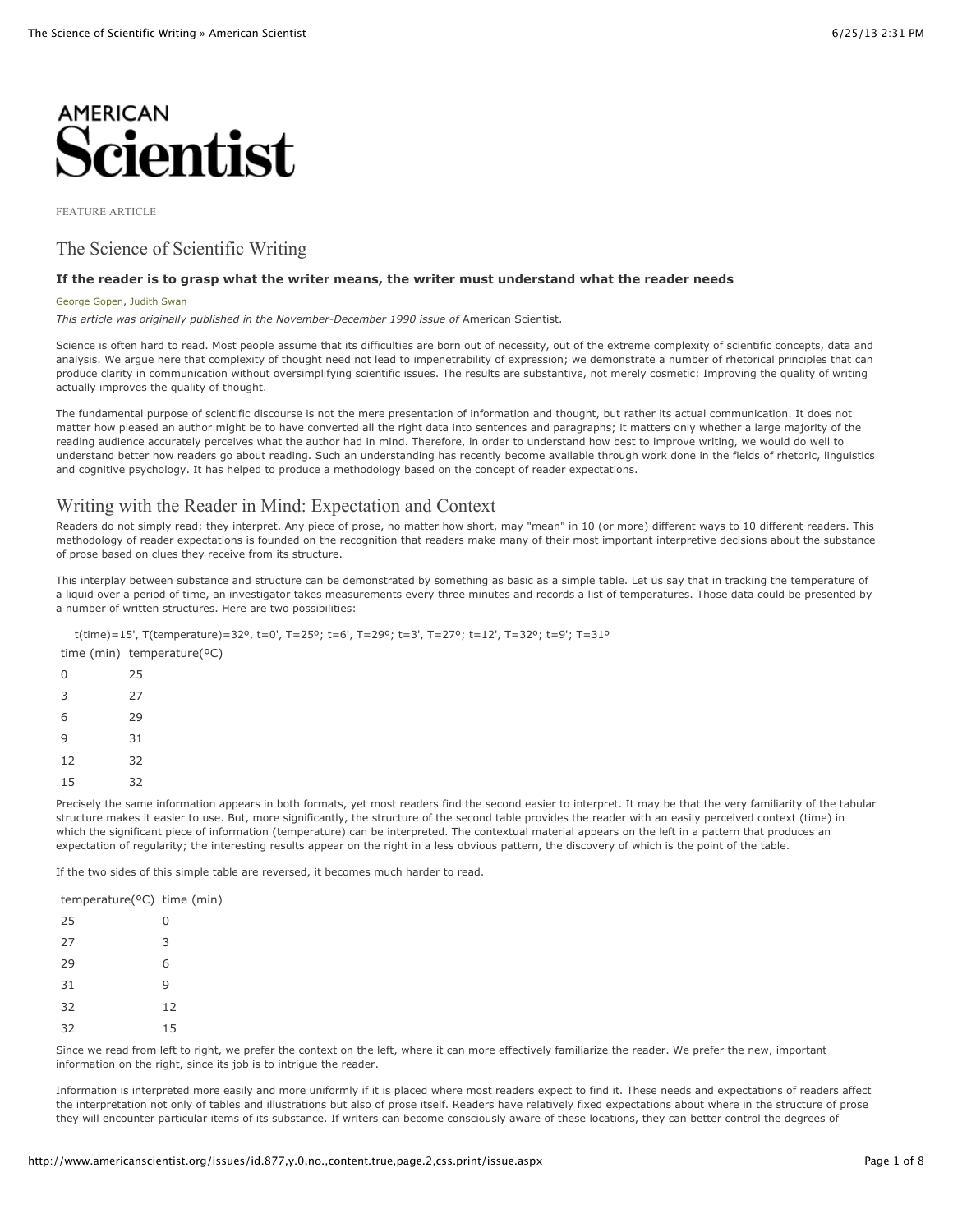recognition and emphasis a reader will give to the various pieces of information being presented. Good writers are intuitively aware of these expectations; that is why their prose has what we call "shape."

This underlying concept of reader expectation is perhaps most immediately evident at the level of the largest units of discourse. (A unit of discourse is defined as anything with a beginning and an end: a clause, a sentence, a section, an article, etc.) A research article, for example, is generally divided into recognizable sections, sometimes labeled Introduction, Experimental Methods, Results and Discussion. When the sections are confused—when too much experimental detail is found in the Results section, or when discussion and results intermingle—readers are often equally confused. In smaller units of discourse the functional divisions are not so explicitly labeled, but readers have definite expectations all the same, and they search for certain information in particular places. If these structural expectations are continually violated, readers are forced to divert energy from understanding the content of a passage to unraveling its structure. As the complexity of the context increases moderately, the possibility of misinterpretation or noninterpretation increases dramatically.

We present here some results of applying this methodology to research reports in the scientific literature. We have taken several passages from research articles (either published or accepted for publication) and have suggested ways of rewriting them by applying principles derived from the study of reader expectations. We have not sought to transform the passages into "plain English" for the use of the general public; we have neither decreased the jargon nor diluted the science. We have striven not for simplification but for clarification.

## Reader Expectations for the Structure of Prose

Here is our first example of scientific prose, in its original form:

The smallest of the URF's (URFA6L), a 207-nucleotide (nt) reading frame overlapping out of phase the NH<sub>2</sub>-terminal portion of the

adenosinetriphosphatase (ATPase) subunit 6 gene has been identified as the animal equivalent of the recently discovered yeast H<sup>+</sup>-ATPase subunit 8 gene. The functional significance of the other URF's has been, on the contrary, elusive. Recently, however, immunoprecipitation experiments with antibodies to purified, rotenone-sensitive NADH-ubiquinone oxido-reductase [hereafter referred to as respiratory chain NADH dehydrogenase or complex I] from bovine heart, as well as enzyme fractionation studies, have indicated that six human URF's (that is, URF1, URF2, URF3, URF4, URF4L, and URF5, hereafter referred to as ND1, ND2, ND3, ND4, ND4L, and ND5) encode subunits of complex I. This is a large complex that also contains many subunits synthesized in the cytoplasm.\*

[\*The full paragraph includes one more sentence: "Support for such functional identification of the URF products has come from the finding that the purified rotenone-sensitive NADH dehydrogenase from *Neurospora crassa* contains several subunits synthesized within the mitochondria, and from the observation that the stopper mutant of *Neurospora crassa*, whose mtDNA lacks two genes homologous to URF2 and URF3, has no functional complex I." We have omitted this sentence both because the passage is long enough as is and because it raises no additional structural issues.]

Ask any ten people why this paragraph is hard to read, and nine are sure to mention the technical vocabulary; several will also suggest that it requires specialized background knowledge. Those problems turn out to be only a small part of the difficulty. Here is the passage again, with the difficult words temporarily lifted:

The smallest of the URF's, and [A], has been identified as a [B] subunit 8 gene. The functional significance of the other URF's has been, on the contrary, elusive. Recently, however, [C] experiments, as well as [D] studies, have indicated that six human URF's [1-6] encode subunits of Complex I. This is a large complex that also contains many subunits synthesized in the cytoplasm.

It may now be easier to survive the journey through the prose, but the passage is still difficult. Any number of questions present themselves: What has the first sentence of the passage to do with the last sentence? Does the third sentence contradict what we have been told in the second sentence? Is the functional significance of URF's still "elusive"? Will this passage lead us to further discussion about URF's, or about Complex I, or both?

## **Information is interpreted more easily and more uniformly if it is placed where most readers expect to find it.**

Knowing a little about the subject matter does not clear up all the confusion. The intended audience of this passage would probably possess at least two items of essential technical information: first, "URF" stands for "Uninterrupted Reading Frame," which describes a segment of DNA organized in such a way that it could encode a protein, although no such protein product has yet been identified; second, both APTase and NADH oxido-reductase are enzyme complexes central to energy metabolism. Although this information may provide some sense of comfort, it does little to answer the interpretive questions that need answering. It seems the reader is hindered by more than just the scientific jargon.

To get at the problem, we need to articulate something about how readers go about reading. We proceed to the first of several reader expectations.

## Subject-Verb Separation

Look again at the first sentence of the passage cited above. It is relatively long, 42 words; but that turns out not to be the main cause of its burdensome complexity. Long sentences need not be difficult to read; they are only difficult to write. We have seen sentences of over 100 words that flow easily and persuasively toward their clearly demarcated destination. Those well-wrought serpents all had something in common: Their structure presented information to readers in the order the readers needed and expected it.

#### **Beginning with the exciting material and ending with a lack of luster often leaves us disappointed and destroys our sense of momentum.**

The first sentence of our example passage does just the opposite: it burdens and obstructs the reader, because of an all-too-common structural defect. Note that the grammatical subject ("the smallest") is separated from its verb ("has been identified") by 23 words, more than half the sentence. Readers expect a grammatical subject to be followed immediately by the verb. Anything of length that intervenes between subject and verb is read as an interruption, and therefore as something of lesser importance.

The reader's expectation stems from a pressing need for syntactic resolution, fulfilled only by the arrival of the verb. Without the verb, we do not know what the subject is doing, or what the sentence is all about. As a result, the reader focuses attention on the arrival of the verb and resists recognizing anything in the interrupting material as being of primary importance. The longer the interruption lasts, the more likely it becomes that the "interruptive" material actually contains important information; but its structural location will continue to brand it as merely interruptive. Unfortunately, the reader will not discover its true value until too late—until the sentence has ended without having produced anything of much value outside of that subject-verb interruption.

In this first sentence of the paragraph, the relative importance of the intervening material is difficult to evaluate. The material might conceivably be quite significant, in which case the writer should have positioned it to reveal that importance. Here is one way to incorporate it into the sentence structure: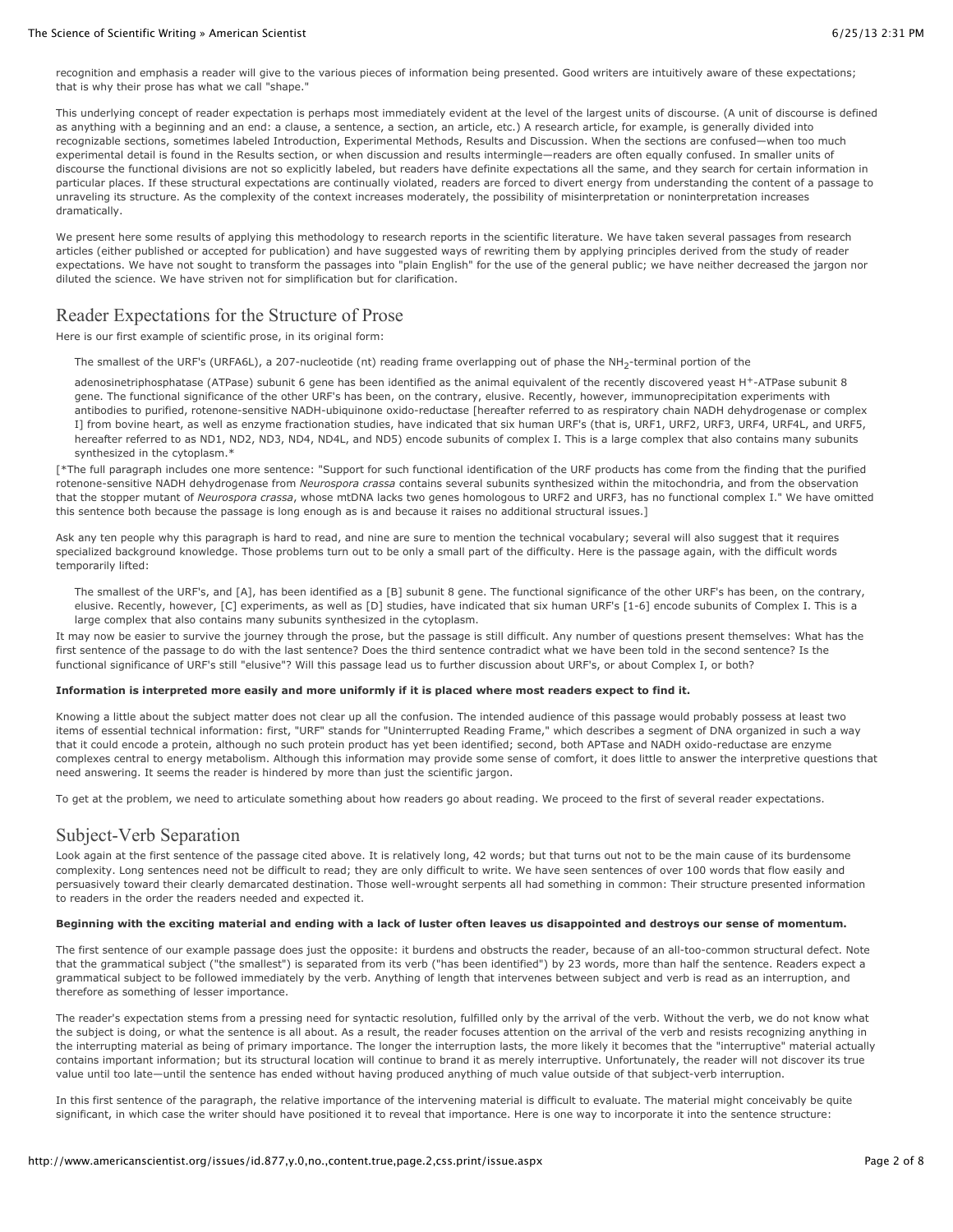The smallest of the URF's is URFA6L, a 207-nucleotide (nt) reading frame overlapping out of phase the NH<sub>2</sub>-terminal portion of the

adenosinetriphosphatase (ATPase) subunit 6 gene; it has been identified as the animal equivalent of the recently discovered yeast H<sup>+</sup>-ATPase subunit 8 gene.

On the other hand, the intervening material might be a mere aside that diverts attention from more important ideas; in that case the writer should have deleted it, allowing the prose to drive more directly toward its significant point:

The smallest of the URF's (URFA6L) has been identified as the animal equivalent of the recently discovered yeast H<sup>+</sup>-ATPase subunit 8 gene. Only the author could tell us which of these revisions more accurately reflects his intentions.

These revisions lead us to a second set of reader expectations. Each unit of discourse, no matter what the size, is expected to serve a single function, to make a single point. In the case of a sentence, the point is expected to appear in a specific place reserved for emphasis.

## The Stress Position

It is a linguistic commonplace that readers naturally emphasize the material that arrives at the end of a sentence. We refer to that location as a "stress position." If a writer is consciously aware of this tendency, she can arrange for the emphatic information to appear at the moment the reader is naturally exerting the greatest reading emphasis. As a result, the chances greatly increase that reader and writer will perceive the same material as being worthy of primary emphasis. The very structure of the sentence thus helps persuade the reader of the relative values of the sentence's contents.

The inclination to direct more energy to that which arrives last in a sentence seems to correspond to the way we work at tasks through time. We tend to take something like a "mental breath" as we begin to read each new sentence, thereby summoning the tension with which we pay attention to the unfolding of the syntax. As we recognize that the sentence is drawing toward its conclusion, we begin to exhale that mental breath. The exhalation produces a sense of emphasis. Moreover, we delight in being rewarded at the end of a labor with something that makes the ongoing effort worthwhile. Beginning with the exciting material and ending with a lack of luster often leaves us disappointed and destroys our sense of momentum. We do not start with the strawberry shortcake and work our way up to the broccoli.

When the writer puts the emphatic material of a sentence in any place other than the stress position, one of two things can happen; both are bad. First, the reader might find the stress position occupied by material that clearly is not worthy of emphasis. In this case, the reader must discern, without any additional structural clue, what else in the sentence may be the most likely candidate for emphasis. There are no secondary structural indications to fall back upon. In sentences that are long, dense or sophisticated, chances soar that the reader will not interpret the prose precisely as the writer intended. The second possibility is even worse: The reader may find the stress position occupied by something that does appear capable of receiving emphasis, even though the writer did not intend to give it any stress. In that case, the reader is highly likely to emphasize this imposter material, and the writer will have lost an important opportunity to influence the reader's interpretive process.

The stress position can change in size from sentence to sentence. Sometimes it consists of a single word; sometimes it extends to several lines. The definitive factor is this: The stress position coincides with the moment of syntactic closure. A reader has reached the beginning of the stress position when she knows there is nothing left in the clause or sentence but the material presently being read. Thus a whole list, numbered and indented, can occupy the stress position of a sentence if it has been clearly announced as being all that remains of that sentence. Each member of that list, in turn, may have its own internal stress position, since each member may produce its own syntactic closure.

Within a sentence, secondary stress positions can be formed by the appearance of a properly used colon or semicolon; by grammatical convention, the material preceding these punctuation marks must be able to stand by itself as a complete sentence. Thus, sentences can be extended effortlessly to dozens of words, as long as there is a medial syntactic closure for every piece of new, stress-worthy information along the way. One of our revisions of the initial sentence can serve as an example:

The smallest of the URF's is URFA6L, a 207-nucleotide (nt) reading frame overlapping out of phase the NH<sub>2</sub>-terminal portion of the

adenosinetriphosphatase (ATPase) subunit 6 gene; it has been identified as the animal equivalent of the recently discovered yeast H<sup>+</sup>-ATPase subunit 8 gene.

By using a semicolon, we created a second stress position to accommodate a second piece of information that seemed to require emphasis.

We now have three rhetorical principles based on reader expectations: First, grammatical subjects should be followed as soon as possible by their verbs; second, every unit of discourse, no matter the size, should serve a single function or make a single point; and, third, information intended to be emphasized should appear at points of syntactic closure. Using these principles, we can begin to unravel the problems of our example prose.

Note the subject-verb separation in the 62-word third sentence of the original passage:

Recently, however, immunoprecipitation experiments with antibodies to purified, rotenone-sensitive NADH-ubiquinone oxido-reductase [hereafter referred to as respiratory chain NADH dehydrogenase or complex I] from bovine heart, as well as enzyme fractionation studies, have indicated that six human URF's (that is, URF1, URF2, URF3, URF4, URF4L, and URF5, hereafter referred to as ND1, ND2, ND3, ND4, ND4L and ND5) encode subunits of complex I.

After encountering the subject ("experiments"), the reader must wade through 27 words (including three hyphenated compound words, a parenthetical interruption and an "as well as" phrase) before alighting on the highly uninformative and disappointingly anticlimactic verb ("have indicated"). Without a moment to recover, the reader is handed a "that" clause in which the new subject ("six human URF's") is separated from its verb ("encode") by yet another 20 words.

If we applied the three principles we have developed to the rest of the sentences of the example, we could generate a great many revised versions of each. These revisions might differ significantly from one another in the way their structures indicate to the reader the various weights and balances to be given to the information. Had the author placed all stress-worthy material in stress positions, we as a reading community would have been far more likely to interpret these sentences uniformly.

We couch this discussion in terms of "likelihood" because we believe that meaning is not inherent in discourse by itself; "meaning" requires the combined participation of text and reader. All sentences are infinitely interpretable, given an infinite number of interpreters. As communities of readers, however, we tend to work out tacit agreements as to what kinds of meaning are most likely to be extracted from certain articulations. We cannot succeed in making even a single sentence mean one and only one thing; we can only increase the odds that a large majority of readers will tend to interpret our discourse according to our intentions. Such success will follow from authors becoming more consciously aware of the various reader expectations presented here.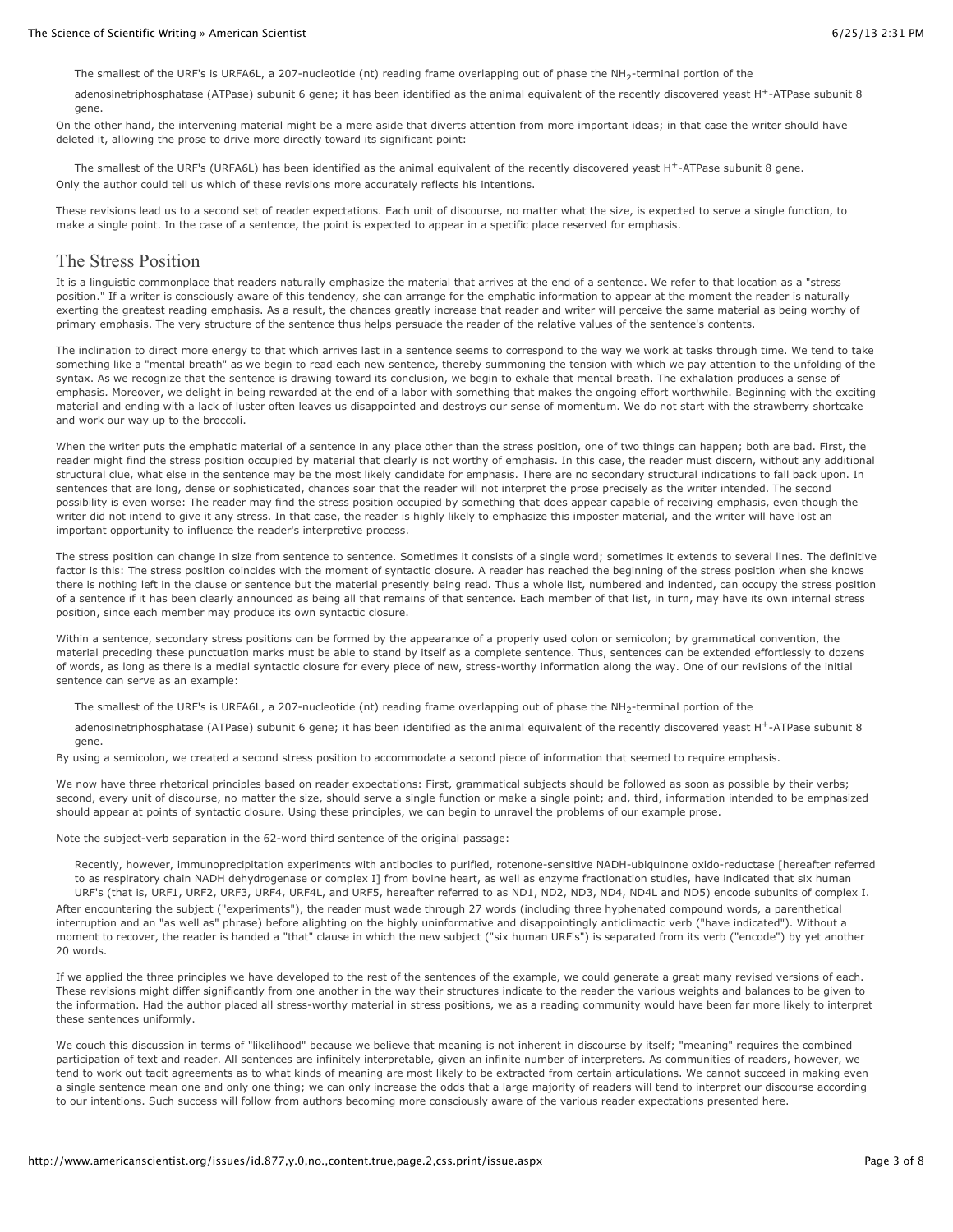### **We cannot succeed in making even a single sentence mean one and only one thing; we can only increase the odds that a large majority of readers will tend to interpret our discourse according to our intentions.**

Here is one set of revisionary decisions we made for the example:

The smallest of the URF's, URFA6L, has been identified as the animal equivalent of the recently discovered yeast H+-ATPase subunit 8 gene; but the functional significance of other URF's has been more elusive. Recently, however, several human URF's have been shown to encode subunits of rotenonesensitive NADH-ubiquinone oxido-reductase. This is a large complex that also contains many subunits synthesized in the cytoplasm; it will be referred to hereafter as respiratory chain NADH dehydrogenase or complex I. Six subunits of Complex I were shown by enzyme fractionation studies and immunoprecipitation experiments to be encoded by six human URF's (URF1, URF2, URF3, URF4, URF4L, and URF5); these URF's will be referred to subsequently as ND1, ND2, ND3, ND4, ND4L and ND5.

Sheer length was neither the problem nor the solution. The revised version is not noticeably shorter than the original; nevertheless, it is significantly easier to interpret. We have indeed deleted certain words, but not on the basis of wordiness or excess length. (See especially the last sentence of our revision.)

When is a sentence too long? The creators of readability formulas would have us believe there exists some fixed number of words (the favorite is 29) past which a sentence is too hard to read. We disagree. We have seen 10-word sentences that are virtually impenetrable and, as we mentioned above, 100-word sentences that flow effortlessly to their points of resolution. In place of the word-limit concept, we offer the following definition: A sentence is too long when it has more viable candidates for stress positions than there are stress positions available. Without the stress position's locational clue that its material is intended to be emphasized, readers are left too much to their own devices in deciding just what else in a sentence might be considered important.

In revising the example passage, we made certain decisions about what to omit and what to emphasize. We put subjects and verbs together to lessen the reader's syntactic burdens; we put the material we believed worthy of emphasis in stress positions; and we discarded material for which we could not discern significant connections. In doing so, we have produced a clearer passage—but not one that necessarily reflects the author's intentions; it reflects only our interpretation of the author's intentions. The more problematic the structure, the less likely it becomes that a grand majority of readers will perceive the discourse in exactly the way the author intended.

#### **The information that begins a sentence establishes for the reader a perspective for viewing the sentence as a unit.**

It is probable that many of our readers--and perhaps even the authors—will disagree with some of our choices. If so, that disagreement underscores our point: The original failed to communicate its ideas and their connections clearly. If we happened to have interpreted the passage as you did, then we can make a different point: No one should have to work as hard as we did to unearth the content of a single passage of this length.

# The Topic Position

To summarize the principles connected with the stress position, we have the proverbial wisdom, "Save the best for last." To summarize the principles connected with the other end of the sentence, which we will call the topic position, we have its proverbial contradiction, "First things first." In the stress position the reader needs and expects closure and fulfillment; in the topic position the reader needs and expects perspective and context. With so much of reading comprehension affected by what shows up in the topic position, it behooves a writer to control what appears at the beginning of sentences with great care.

The information that begins a sentence establishes for the reader a perspective for viewing the sentence as a unit: Readers expect a unit of discourse to be a story about whoever shows up first. "Bees disperse pollen" and "Pollen is dispersed by bees" are two different but equally respectable sentences about the same facts. The first tells us something about bees; the second tells us something about pollen. The passivity of the second sentence does not by itself impair its quality; in fact, "Pollen is dispersed by bees" is the superior sentence if it appears in a paragraph that intends to tell us a continuing story about pollen. Pollen's story at that moment is a passive one.

Readers also expect the material occupying the topic position to provide them with linkage (looking backward) and context (looking forward). The information in the topic position prepares the reader for upcoming material by connecting it backward to the previous discussion. Although linkage and context can derive from several sources, they stem primarily from material that the reader has already encountered within this particular piece of discourse. We refer to this familiar, previously introduced material as "old information." Conversely, material making its first appearance in a discourse is "new information." When new information is important enough to receive emphasis, it functions best in the stress position.

When old information consistently arrives in the topic position, it helps readers to construct the logical flow of the argument: It focuses attention on one particular strand of the discussion, both harkening backward and leaning forward. In contrast, if the topic position is constantly occupied by material that fails to establish linkage and context, readers will have difficulty perceiving both the connection to the previous sentence and the projected role of the new sentence in the development of the paragraph as a whole.

Here is a second example of scientific prose that we shall attempt to improve in subsequent discussion:

Large earthquakes along a given fault segment do not occur at random intervals because it takes time to accumulate the strain energy for the rupture. The rates at which tectonic plates move and accumulate strain at their boundaries are approximately uniform. Therefore, in first approximation, one may expect that large ruptures of the same fault segment will occur at approximately constant time intervals. If subsequent main shocks have different amounts of slip across the fault, then the recurrence time may vary, and the basic idea of periodic mainshocks must be modified. For great plate boundary ruptures the length and slip often vary by a factor of 2. Along the southern segment of the San Andreas fault the recurrence interval is 145 years with variations of several decades. The smaller the standard deviation of the average recurrence interval, the more specific could be the long term prediction of a future mainshock.

This is the kind of passage that in subtle ways can make readers feel badly about themselves. The individual sentences give the impression of being intelligently fashioned: They are not especially long or convoluted; their vocabulary is appropriately professional but not beyond the ken of educated general readers; and they are free of grammatical and dictional errors. On first reading, however, many of us arrive at the paragraph's end without a clear sense of where we have been or where we are going. When that happens, we tend to berate ourselves for not having paid close enough attention. In reality, the fault lies not with us, but with the author.

We can distill the problem by looking closely at the information in each sentence's topic position:

Large earthquakes The rates Therefore...one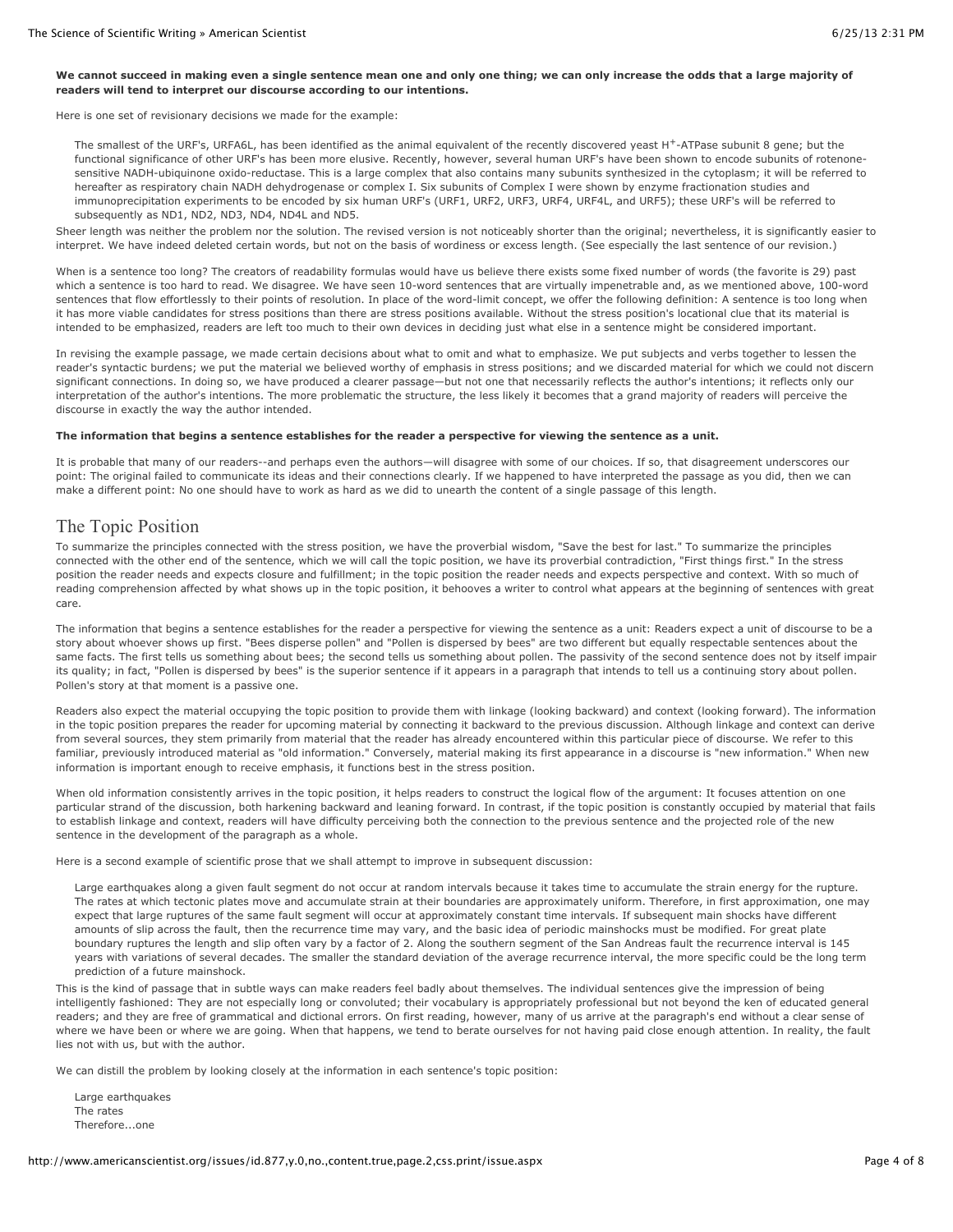subsequent mainshocks great plate boundary ruptures the southern segment of the San Andreas fault the smaller the standard deviation...

Much of this information is making its first appearance in this paragraph—in precisely the spot where the reader looks for old, familiar information. As a result, the focus of the story constantly shifts. Given just the material in the topic positions, no two readers would be likely to construct exactly the same story for the paragraph as a whole.

If we try to piece together the relationship of each sentence to its neighbors, we notice that certain bits of old information keep reappearing. We hear a good deal about the recurrence time between earthquakes: The first sentence introduces the concept of nonrandom intervals between earthquakes; the second sentence tells us that recurrence rates due to the movement of tectonic plates are more or less uniform; the third sentence adds that the recurrence rates of major earthquakes should also be somewhat predictable; the fourth sentence adds that recurrence rates vary with some conditions; the fifth sentence adds information about one particular variation; the sixth sentence adds a recurrence-rate example from California; and the last sentence tells us something about how recurrence rates can be described statistically. This refrain of "recurrence intervals" constitutes the major string of old information in the paragraph. Unfortunately, it rarely appears at the beginning of sentences, where it would help us maintain our focus on its continuing story.

In reading, as in most experiences, we appreciate the opportunity to become familiar with a new environment before having to function in it. Writing that continually begins sentences with new information and ends with old information forbids both the sense of comfort and orientation at the start and the sense of fulfilling arrival at the end. It misleads the reader as to whose story is being told; it burdens the reader with new information that must be carried further into the sentence before it can be connected to the discussion; and it creates ambiguity as to which material the writer intended the reader to emphasize. All of these distractions require that readers expend a disproportionate amount of energy to unravel the structure of the prose, leaving less energy available for perceiving content.

We can begin to revise the example by ensuring the following for each sentence:

- 1. The backward-linking old information appears in the topic position.
- 2. The person, thing or concept whose story it is appears in the topic position.
- 3. The new, emphasis-worthy information appears in the stress position.

Once again, if our decisions concerning the relative values of specific information differ from yours, we can all blame the author, who failed to make his intentions apparent. Here first is a list of what we perceived to be the new, emphatic material in each sentence:

time to accumulate strain energy along a fault approximately uniform large ruptures of the same fault different amounts of slip vary by a factor of 2 variations of several decades predictions of future mainshock

Now, based on these assumptions about what deserves stress, here is our proposed revision:

Large earthquakes along a given fault segment do not occur at random intervals because it takes time to accumulate the strain energy for the rupture. The rates at which tectonic plates move and accumulate strain at their boundaries are roughly uniform. Therefore, nearly constant time intervals (at first approximation) would be expected between large ruptures of the same fault segment. [However?], the recurrence time may vary; the basic idea of periodic mainshocks may need to be modified if subsequent mainshocks have different amounts of slip across the fault. [Indeed?], the length and slip of great plate boundary ruptures often vary by a factor of 2. [For example?], the recurrence intervals along the southern segment of the San Andreas fault is 145 years with variations of several decades. The smaller the standard deviation of the average recurrence interval, the more specific could be the long term prediction of a future mainshock.

Many problems that had existed in the original have now surfaced for the first time. Is the reason earthquakes do not occur at random intervals stated in the first sentence or in the second? Are the suggested choices of "however," "indeed," and "for example" the right ones to express the connections at those points? (All these connections were left unarticulated in the original paragraph.) If "for example" is an inaccurate transitional phrase, then exactly how does the San Andreas fault example connect to ruptures that "vary by a factor of 2"? Is the author arguing that recurrence rates must vary because fault movements often vary? Or is the author preparing us for a discussion of how in spite of such variance we might still be able to predict earthquakes? This last question remains unanswered because the final sentence leaves behind earthquakes that recur at variable intervals and switches instead to earthquakes that recur regularly. Given that this is the first paragraph of the article, which type of earthquake will the article most likely proceed to discuss? In sum, we are now aware of how much the paragraph had not communicated to us on first reading. We can see that most of our difficulty was owing not to any deficiency in our reading skills but rather to the author's lack of comprehension of our structural needs as readers.

#### **In our experience, the misplacement of old and new information turns out to be the No. 1 problem in American professional writing today.**

In our experience, the misplacement of old and new information turns out to be the No. 1 problem in American professional writing today. The source of the problem is not hard to discover: Most writers produce prose linearly (from left to right) and through time. As they begin to formulate a sentence, often their primary anxiety is to capture the important new thought before it escapes. Quite naturally they rush to record that new information on paper, after which they can produce at their leisure contextualizing material that links back to the previous discourse. Writers who do this consistently are attending more to their own need for unburdening themselves of their information than to the reader's need for receiving the material. The methodology of reader expectations articulates the reader's needs explicitly, thereby making writers consciously aware of structural problems and ways to solve them.

#### **Put in the topic position the old information that links backward; put in the stress position the new information you want the reader to emphasize.**

A note of clarification: Many people hearing this structural advice tend to oversimplify it to the following rule: "Put the old information in the topic position and the new information in the stress position." No such rule is possible. Since by definition all information is either old or new, the space between the topic position and the stress position must also be filled with old and new information. Therefore the principle (not rule) should be stated as follows: "Put in the topic position the old information that links backward; put in the stress position the new information you want the reader to emphasize."

# Perceiving Logical Gaps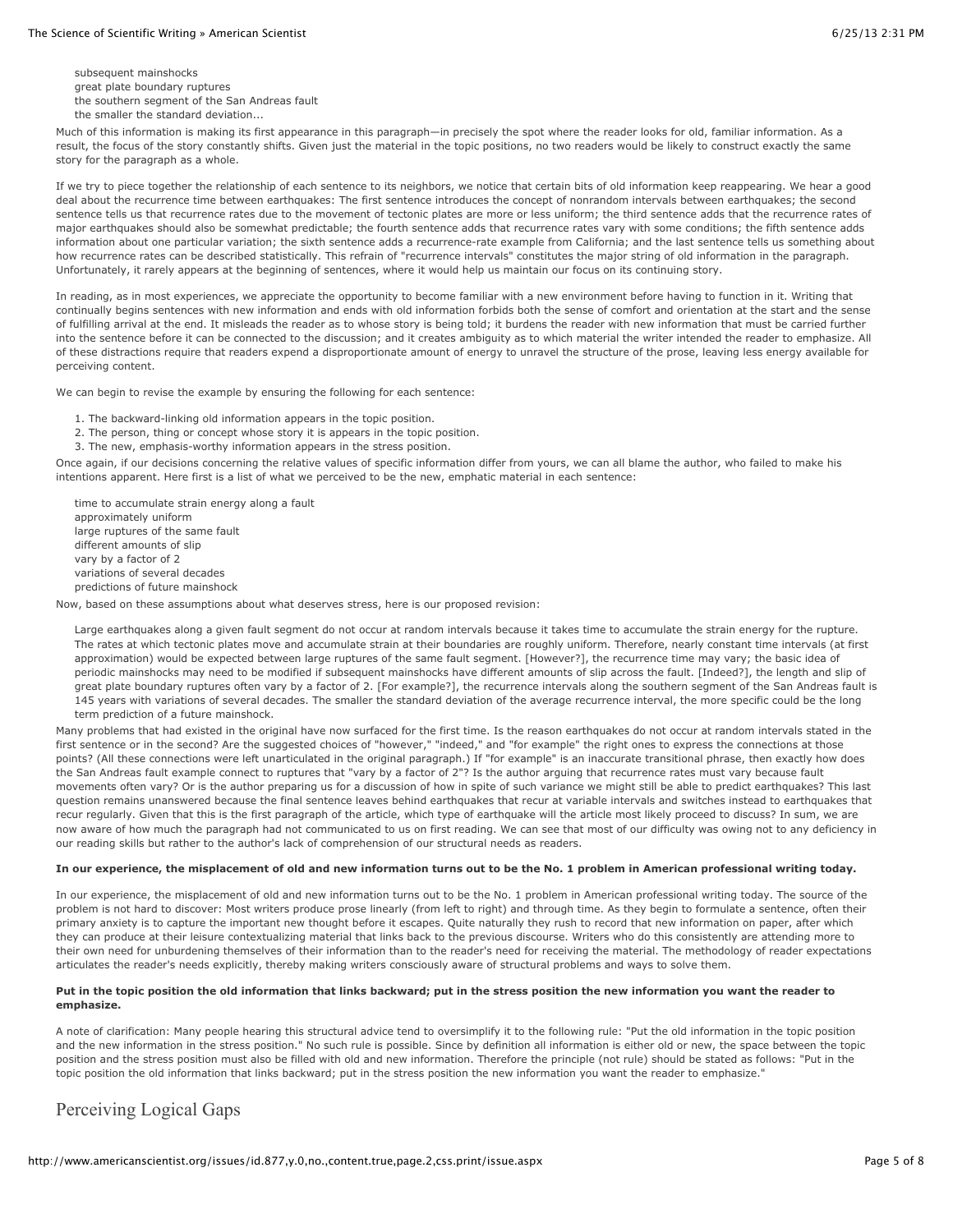When old information does not appear at all in a sentence, whether in the topic position or elsewhere, readers are left to construct the logical linkage by themselves. Often this happens when the connections are so clear in the writer's mind that they seem unnecessary to state; at those moments, writers underestimate the difficulties and ambiguities inherent in the reading process. Our third example attempts to demonstrate how paying attention to the placement of old and new information can reveal where a writer has neglected to articulate essential connections.

The enthalpy of hydrogen bond formation between the nucleoside bases 2'deoxyguanosine (dG) and 2'deoxycytidine (dC) has been determined by direct measurement. dG and dC were derivatized at the 5' and 3' hydroxyls with triisopropylsilyl groups to obtain solubility of the nucleosides in non-aqueous solvents and to prevent the ribose hydroxyls from forming hydrogen bonds. From isoperibolic titration measurements, the enthalpy of dC:dG base pair formation is -6.65±0.32 kcal/mol.

Although part of the difficulty of reading this passage may stem from its abundance of specialized technical terms, a great deal more of the difficulty can be attributed to its structural problems. These problems are now familiar: We are not sure at all times whose story is being told; in the first sentence the subject and verb are widely separated; the second sentence has only one stress position but two or three pieces of information that are probably worthy of emphasis —"solubility ...solvents," "prevent... from forming hydrogen bonds" and perhaps "triisopropylsilyl groups." These perceptions suggest the following revision tactics:

1. Invert the first sentence, so that (a) the subject-verb-complement connection is unbroken, and (b) "dG" and "dC" are introduced in the stress position as new and interesting information. (Note that inverting the sentence requires stating who made the measurement; since the authors performed the first direct measurement, recognizing their agency in the topic position may well be appropriate.)

2. Since "dG and "dC" become the old information in the second sentence, keep them up front in the topic position.

3. Since "triisopropylsilyl groups" is new and important information here, create for it a stress position.

4. "Triisopropylsilyl groups" then becomes the old information of the clause in which its effects are described; place it in the topic position of this clause.

5. Alert the reader to expect the arrival of two distinct effects by using the flag word "both." "Both" notifies the reader that two pieces of new information will arrive in a single stress position.

Here is a partial revision based on these decisions:

We have directly measured the enthalpy of hydrogen bond formation between the nucleoside bases 2'deoxyguanosine (dG) and 2'deoxycytidine (dC). dG and dC were derivatized at the 5' and 3' hydroxyls with triisopropylsilyl groups; these groups serve both to solubilize the nucleosides in non-aqueous solvents and to prevent the ribose hydroxyls from forming hydrogen bonds. From isoperibolic titration measurements, the enthalpy of dC:dG base pair formation is -6.65±0.32 kcal/mol.

The outlines of the experiment are now becoming visible, but there is still a major logical gap. After reading the second sentence, we expect to hear more about the two effects that were important enough to merit placement in its stress position. Our expectations are frustrated, however, when those effects are not mentioned in the next sentence: "From isoperibolic titration measurements, the enthalpy of dC:dG base pair formation is -6.65±0.32 kcal/mol." The authors have neglected to explain the relationship between the derivatization they performed (in the second sentence) and the measurements they made (in the third sentence). Ironically, that is the point they most wished to make here.

At this juncture, particularly astute readers who are chemists might draw upon their specialized knowledge, silently supplying the missing connection. Other readers are left in the dark. Here is one version of what we think the authors meant to say, with two additional sentences supplied from a knowledge of nucleic acid chemistry:

We have directly measured the enthalpy of hydrogen bond formation between the nucleoside bases 2'deoxyguanosine (dG) and 2'deoxycytidine (dC). dG and dC were derivatized at the 5' and 3' hydroxyls with triisopropylsiyl groups; these groups serve both to solubilize the nucleosides in non-aqueous solvents and to prevent the ribose hydroxyls from forming hydrogen bonds. Consequently, when the derivatized nucleosides are dissolved in non-aqueous solvents, hydrogen bonds form almost exclusively between the bases. Since the interbase hydrogen bonds are the only bonds to form upon mixing, their enthalpy of formation can be determined directly by measuring the enthalpy of mixing. From our isoperibolic titration measurements, the enthalpy of dG:dC base pair formation is -6.65±0.32 kcal/mol.

Each sentence now proceeds logically from its predecessor. We never have to wander too far into a sentence without being told where we are and what former strands of discourse are being continued. And the "measurements" of the last sentence has now become old information, reaching back to the "measured directly" of the preceding sentence. (It also fulfills the promise of the "we have directly measured" with which the paragraph began.) By following our knowledge of reader expectations, we have been able to spot discontinuities, to suggest strategies for bridging gaps, and to rearrange the structure of the prose, thereby increasing the accessibility of the scientific content.

## Locating the Action

Our final example adds another major reader expectation to the list.

Transcription of the 5*S* RNA genes in the egg extract is TFIIIA-dependent. This is surprising, because the concentration of TFIIIA is the same as in the oocyte nuclear extract. The other transcription factors and RNA polymerase III are presumed to be in excess over available TFIIIA, because tRNA genes are transcribed in the egg extract. The addition of egg extract to the oocyte nuclear extract has two effects on transcription efficiency. First, there is a general inhibition of transcription that can be alleviated in part by supplementation with high concentrations of RNA polymerase III. Second, egg extract destabilizes transcription complexes formed with oocyte but not somatic 5*S* RNA genes.

The barriers to comprehension in this passage are so many that it may appear difficult to know where to start revising. Fortunately, it does not matter where we start, since attending to any one structural problem eventually leads us to all the others.

We can spot one source of difficulty by looking at the topic positions of the sentences: We cannot tell whose story the passage is. The story's focus (that is, the occupant of the topic position) changes in every sentence. If we search for repeated old information in hope of settling on a good candidate for several of the topic positions, we find all too much of it: egg extract, TFIIIA, oocyte extract, RNA polymerase III, 5*S* RNA, and transcription. All of these reappear at various points, but none announces itself clearly as our primary focus. It appears that the passage is trying to tell several stories simultaneously, allowing none to dominate.

We are unable to decide among these stories because the author has not told us what to do with all this information. We know who the players are, but we are ignorant of the actions they are presumed to perform. This violates yet another important reader expectation: Readers expect the action of a sentence to be articulated by the verb.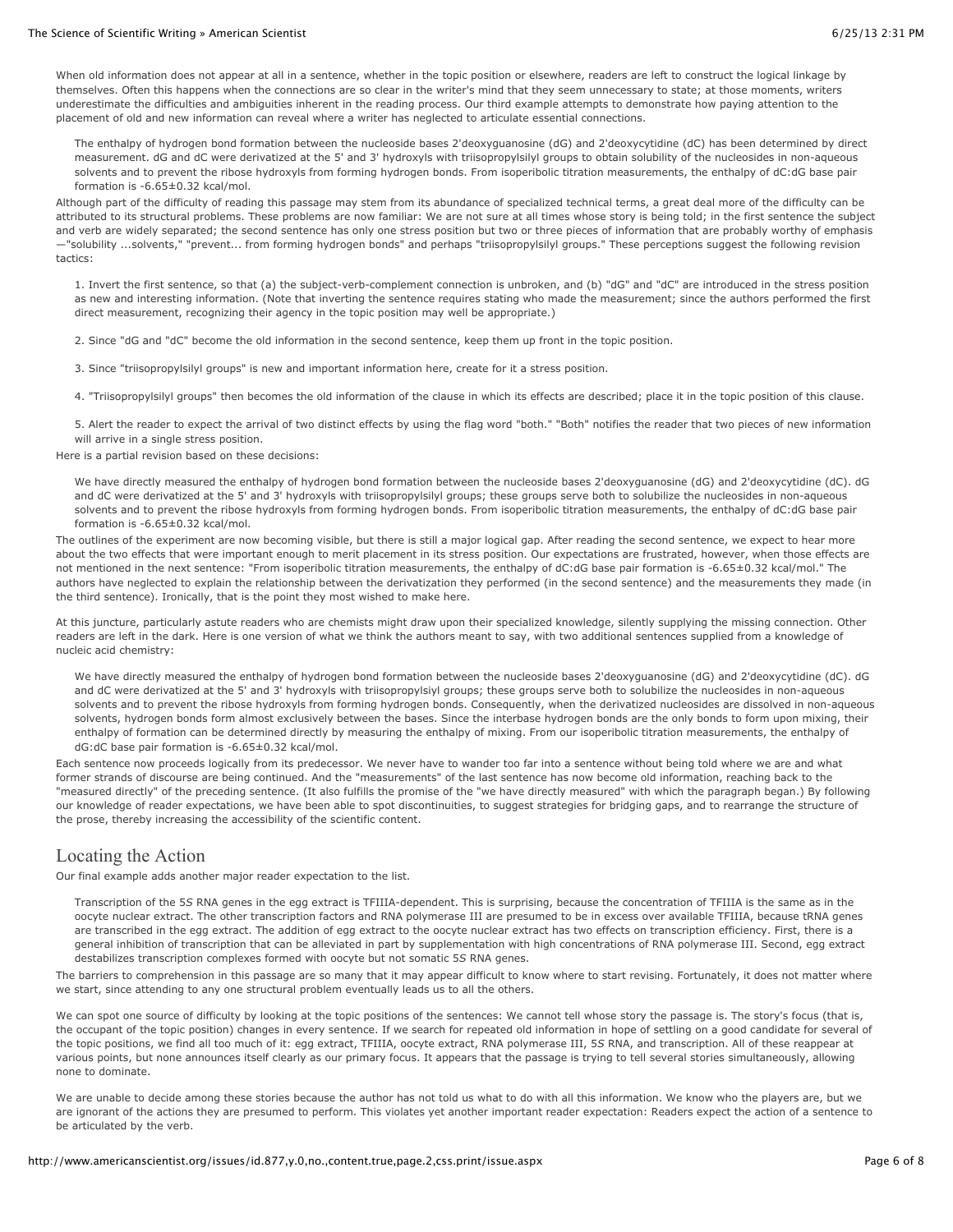Here is a list of the verbs in the example paragraph:

is is...is are presumed to be are transcribed has is...can be alleviated destabilizes

The list gives us too few clues as to what actions actually take place in the passage. If the actions are not to be found in the verbs, then we as readers have no secondary structural clues for where to locate them. Each of us has to make a personal interpretive guess; the writer no longer controls the reader's interpretive act.

#### **As critical scientific readers, we would like to concentrate our energy on whether the experiments prove the hypotheses.**

Worse still, in this passage the important actions never appear. Based on our best understanding of this material, the verbs that connect these players are "limit" and "inhibit." If we express those actions as verbs and place the most frequently occurring information—"egg extract" and "TFIIIA"—in the topic position whenever possible,\* we can generate the following revision:

In the egg extract, the availability of TFIIIA limits transcription of the 5*S* RNA genes. This is surprising because the same concentration of TFIIIA does not limit transcription in the oocyte nuclear extract. In the egg extract, transcription is not limited by RNA polymerase or other factors because transcription of tRNA genes indicates that these factors are in excess over available TFIIIA. When added to the nuclear extract, the egg extract affected the efficiency of transcription in two ways. First, it inhibited transcription generally; this inhibition could be alleviated in part by supplementing the mixture with high concentrations of RNA polymerase III. Second, the egg extract destabilized transcription complexes formed by oocyte but not by somatic 5*S* genes.

[\*We have chosen these two pieces of old information as the controlling contexts for the passage. That choice was neither arbitrary nor born of logical necessity; it was simply an act of interpretation. All readers make exactly that kind of choice in the reading of every sentence. The fewer the structural clues to interpretation given by the author, the more variable the resulting interpretations will tend to be.]

As a story about "egg extract," this passage still leaves something to be desired. But at least now we can recognize that the author has not explained the connection between "limit" and "inhibit." This unarticulated connection seems to us to contain both of her hypotheses: First, that the limitation on transcription is caused by an inhibitor of TFIIIA present in the egg extract; and, second, that the action of that inhibitor can be detected by adding the egg extract to the oocyte extract and examining the effects on transcription. As critical scientific readers, we would like to concentrate our energy on whether the experiments prove the hypotheses. We cannot begin to do so if we are left in doubt as to what those hypotheses might be—and if we are using most of our energy to discern the structure of the prose rather than its substance.

## Writing and the Scientific Process

We began this article by arguing that complex thoughts expressed in impenetrable prose can be rendered accessible and clear without minimizing any of their complexity. Our examples of scientific writing have ranged from the merely cloudy to the virtually opaque; yet all of them could be made significantly more comprehensible by observing the following structural principles:

- 1. Follow a grammatical subject as soon as possible with its verb.
- 2. Place in the stress position the "new information" you want the reader to emphasize.
- 3. Place the person or thing whose "story" a sentence is telling at the beginning of the sentence, in the topic position.
- 4. Place appropriate "old information" (material already stated in the discourse) in the topic position for linkage backward and contextualization forward.
- 5. Articulate the action of every clause or sentence in its verb.
- 6. In general, provide context for your reader before asking that reader to consider anything new.
- 7. In general, try to ensure that the relative emphases of the substance coincide with the relative expectations for emphasis raised by the structure.

#### **It may seem obvious that a scientific document is incomplete without the interpretation of the writer; it may not be so obvious that the document cannot "exist" without the interpretation of each reader.**

None of these reader-expectation principles should be considered "rules." Slavish adherence to them will succeed no better than has slavish adherence to avoiding split infinitives or to using the active voice instead of the passive. There can be no fixed algorithm for good writing, for two reasons. First, too many reader expectations are functioning at any given moment for structural decisions to remain clear and easily activated. Second, any reader expectation can be violated to good effect. Our best stylists turn out to be our most skillful violators; but in order to carry this off, they must fulfill expectations most of the time, causing the violations to be perceived as exceptional moments, worthy of note.

A writer's personal style is the sum of all the structural choices that person tends to make when facing the challenges of creating discourse. Writers who fail to put new information in the stress position of many sentences in one document are likely to repeat that unhelpful structural pattern in all other documents. But for the very reason that writers tend to be consistent in making such choices, they can learn to improve their writing style; they can permanently reverse those habitual structural decisions that mislead or burden readers.

We have argued that the substance of thought and the expression of thought are so inextricably intertwined that changes in either will affect the quality of the other. Note that only the first of our examples (the paragraph about URF's) could be revised on the basis of the methodology to reveal a nearly finished passage. In all the other examples, revision revealed existing conceptual gaps and other problems that had been submerged in the originals by dysfunctional structures. Filling the gaps required the addition of extra material. In revising each of these examples, we arrived at a point where we could proceed no further without either supplying connections between ideas or eliminating some existing material altogether. (Writers who use reader-expectation principles on their own prose will not have to conjecture or infer; they know what the prose is intended to convey.) Having begun by analyzing the structure of the prose, we were led eventually to reinvestigate the substance of the science.

The substance of science comprises more than the discovery and recording of data; it extends crucially to include the act of interpretation. It may seem obvious that a scientific document is incomplete without the interpretation of the writer; it may not be so obvious that the document cannot "exist" without the interpretation of each reader. In other words, writers cannot "merely" record data, even if they try. In any recording or articulation, no matter how haphazard or confused, each word resides in one or more distinct structural locations. The resulting structure, even more than the meanings of individual words, significantly influences the reader during the act of interpretation. The question then becomes whether the structure created by the writer (intentionally or not) helps or hinders the reader in the process of interpreting the scientific writing.